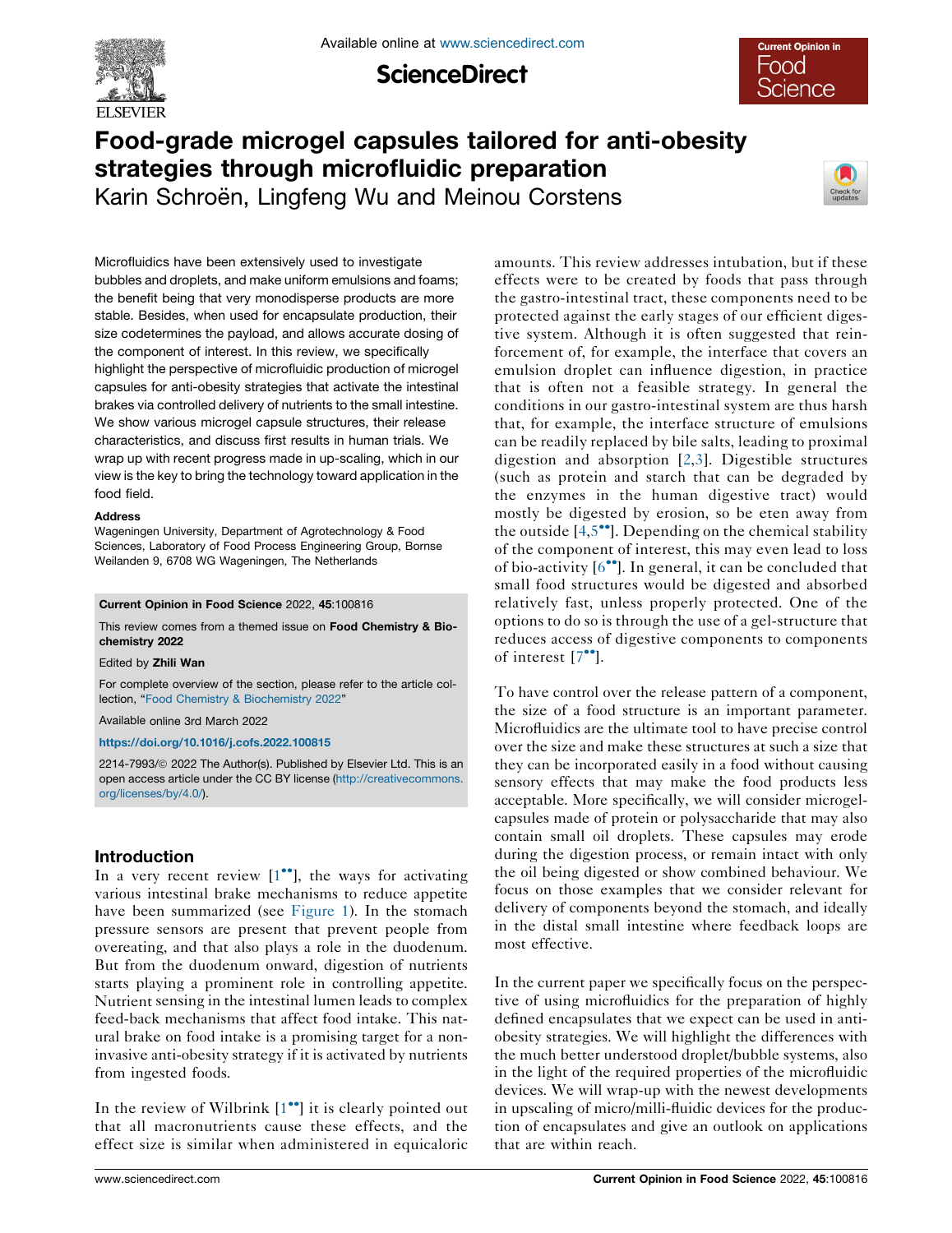<span id="page-1-0"></span>



Overview of various intestinal brakes as they may occur in humans. Figure is published open access in Nutrients, and taken from Ref. [[1](#page-4-0)<sup>\*</sup>].

# Microfluidic techniques

Microfluidic (and milli) fluidic devices consist of specifically designed channels that can serve a broad range of purposes, such as controlled flow of liquids in multi-phase systems (emulsions, foams), controlled supply of chemicals (reaction systems), or even separation of components, for example, based on their size, and so on [\[8](#page-4-0),[9\]](#page-4-0). For recent reviews please consult Zhu and Wang [[10\]](#page-4-0); Liu *et al.* [[11\]](#page-4-0); Shang *et al.* [[12\]](#page-4-0); Venkatesan *et al.* [\[13](#page-4-0)] and Sohrabi et al. [\[14](#page-4-0)]. These devices have been applied in a number of fields such as chemical engineering, and medicine/pharma, but their use in the field of food is still rather limited due to their relatively low throughput compared to what would be required in food production (see upscaling section) and their price. One of us (KS) has recently contributed to a review on applications of droplet microfluidics for food and nutrition applications  $[7\text{°}$ , in which the interested reader will find an extensive overview of how droplets can be made using various devices, a number of examples of gel structures that have been successfully produced, and also the use of microfluidics for digestion studies.

Emulsions and foams, benefit from a uniform distribution, which makes these products inherently more stable in terms of Ostwald ripening (especially for foams), creaming, sedimentation and so on. Encapsulates could on top of that benefit from the fact that the payload of the 'active' component is extremely well defined, which allows very precise dosing, and maybe even more

importantly, prevents overdosing. This may sound very medical, but also for (functional) foods, delivering exact amounts of components at specific positions in the gastrointestinal tract is of great importance (e.g. Ref.  $[6\text{°}$ ). Although often claimed, it is not often proven that this is indeed happening. Besides, it is good to mention that microfluidic tools have also been used as analysis tool of real-time digestion and bio-accessibility [[15,16](#page-4-0)], which is an interesting way to investigate effectiveness early on in product development.

# Microgel capsules made with microfluidics

Production of microgel capsules on chip would start from dispersing one phase into another to make microgel capsules of protein [[17\]](#page-4-0) or polysaccharide of which mechanical strength and shape can be adjusted [\[18](#page-4-0),[19](#page-4-0)]; see also [Figure](#page-2-0) 2 left section. Besides, microgel capsules may also contain oil droplets [[22,20](#page-5-0)]. The phases used may be all aqueous [\[23](#page-5-0),[24\]](#page-5-0), but mostly consist of oil and water phases as reviewed in Refs. [[25,26](#page-5-0)], also for medical applications. We have summarized recent developments in Table SI (In Supplementary material) that contains examples of microgels made with protein, polysaccharides, and in very limited cases also contain oil. A broad range of systems that can be considered can be found in thistable, though often for application in the medical field and not food grade yet. To increase the resistance against digestive components, the encapsulates are solidified (gelled) on chip, or in a later stage [\[27](#page-5-0)], see also Table S1 (In Supplementary material).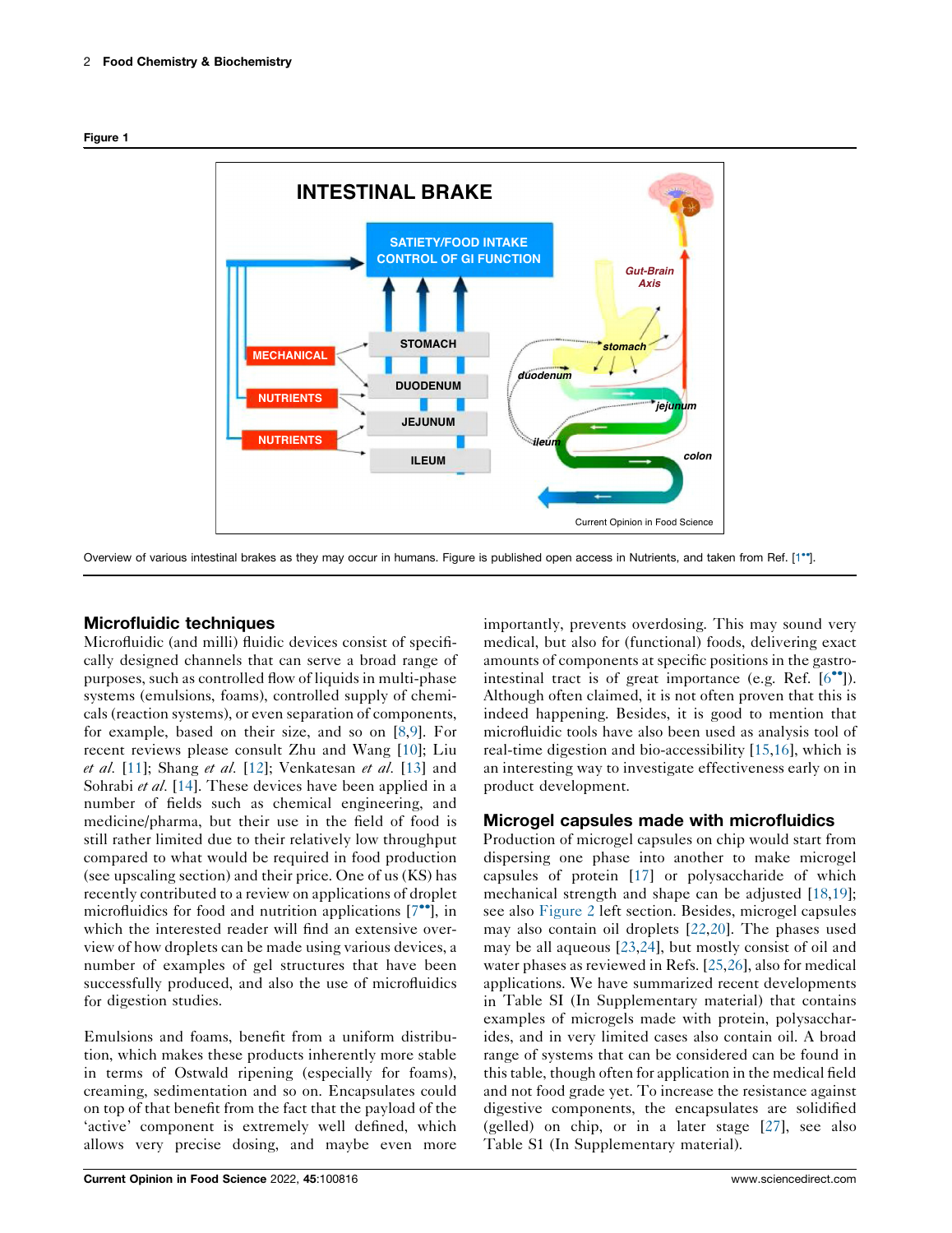

Illustration of (a) classic emulsion preparation with a microfluidic device followed by solidification in a bath, (b) in-air microfluidics in which both steps are combined  $[40^{\circ}]$  $[40^{\circ}]$  $[40^{\circ}]$ . (c) Alginate microgel capsules with multiple oil droplets prepared with a gas-assisted nozzle  $[41]$  $[41]$ .

| Table 1<br>Dimensionless parameters used for the description of microfluidic droplet generation |                  |                                                  |                                                      |
|-------------------------------------------------------------------------------------------------|------------------|--------------------------------------------------|------------------------------------------------------|
|                                                                                                 |                  |                                                  |                                                      |
| Re                                                                                              | Reynolds number  | $\text{Re} = \frac{\rho \cdot u \cdot L}{n}$     | Inertial force/viscous force                         |
| Ca                                                                                              | Capillary number | $Ca = \frac{\eta \cdot u}{v}$                    | Viscous force/interfacial tension                    |
| We                                                                                              | Weber number     | $Ca = \frac{\eta \cdot U}{\nu}$                  | Inertial force/interfacial tension                   |
| Bo                                                                                              | Bond number      | Bo = $\frac{\Delta \rho \cdot g \cdot L^2}{\nu}$ | Buoyancy force/interfacial tension                   |
| λ                                                                                               | Viscosity ratio  | $\lambda = \frac{\eta_d}{\eta_d}$                | Dispersed phase viscosity/continuous phase viscosity |
| φ                                                                                               | Flow rate ratio  | $\varphi = \frac{Q_d}{Q_c}$                      | Dispersed phase flow rate/continuous phase flow rate |

Symbols are:  $\rho$  density, u velocity, L typical dimension of the systems, viscosity  $\eta$ , interfacial tension  $\gamma$ , and density difference between the phases  $\Delta \rho$ , g the gravity constant, Q flow rate, and subscripts d and c referring to the dispersed and continuous phase, respectively.

Microgels made with microfluidic systems are well defined in terms of size. From Table S1 (In Supplementary material) it follows that protein microgels can be fabricated by acidification, thermal treatment and selfassemble property while polysaccharide microgels mostly rely on crosslinking between ions and polysaccharide, like  $Ca<sup>2+</sup>$  and negative charged alginate (see also Figure 2). Microfluidic microgels have been produced from materials that are digestible (proteins) and undigestible (polysaccharides), see also last section on expected digestion effects. During fabrication using microfluidic devices, precipitation from protein and polysaccharides can occur. To avoid this and obtain uniform microgel, ultrasonic sound, filtration and other pre-treatments have been applied successfully.

# Scaling relations used to describe droplet/ bubble formation in microfluidics

The formation of droplets and bubbles in microfluidics is also the basis for preparation of microgel capsules, since underlying principles are expected to be the same, and scale in a similar waybased on, for example, a force or torque balance. The typical dimensionless numbers used for droplets and bubbles are summarized in Table 1 [\[10](#page-4-0)]. These dimensionless numbers either revolve around interfacial, inertial, viscous, or buoyancy forces that are compared through a dimensionless number (Re, Ca, We, Bo), or the ratio of viscosity or flow rate of the two fluid phases used.

There are a number of general recent reviews that we mentioned before; for the food field, there are reviews on

<span id="page-2-0"></span>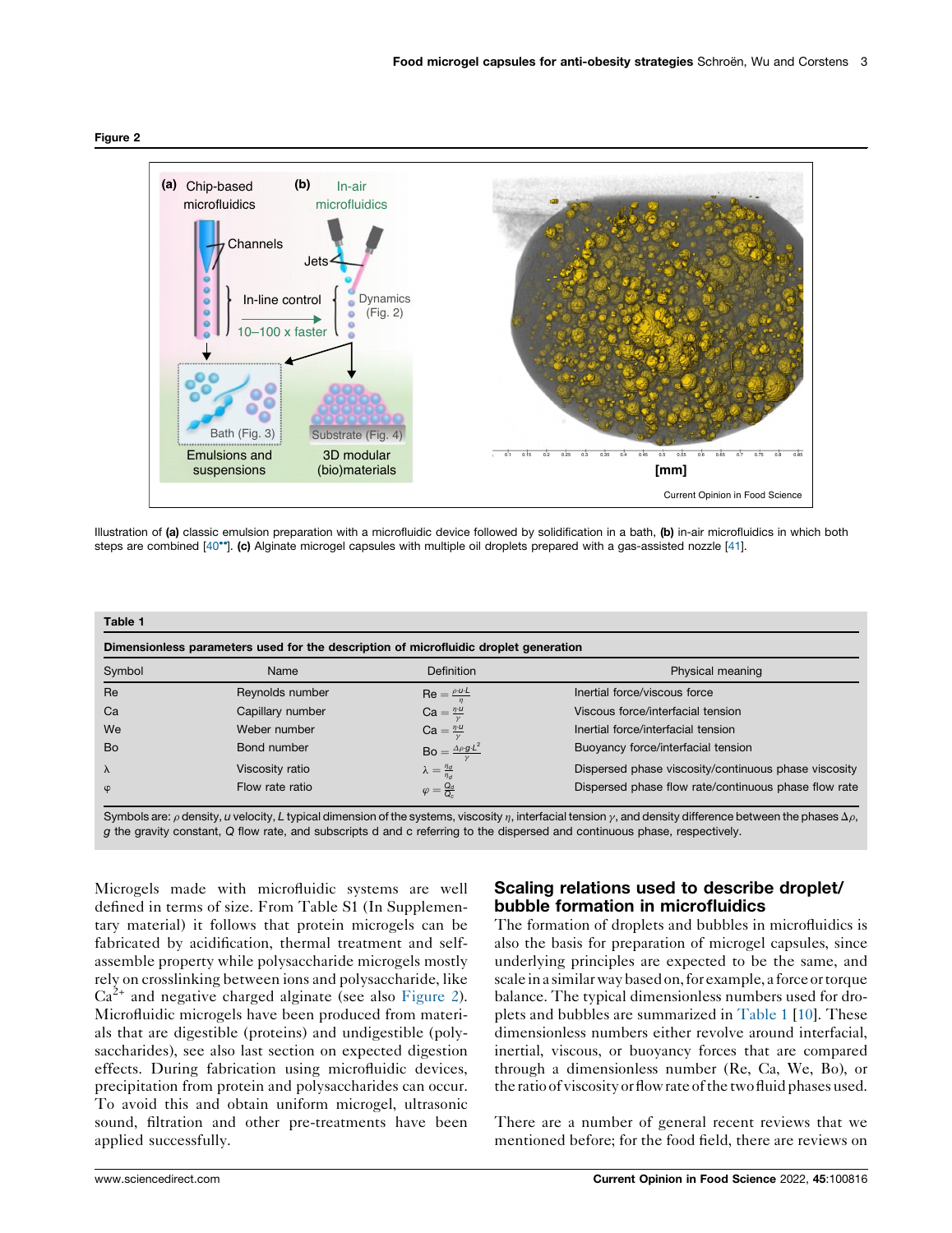the use of shear-based [[28\]](#page-5-0) and spontaneous systems [\[29](#page-5-0)], and upscaling of microfluidics systems [[30\]](#page-5-0). It is good to point out that although interfacial tension is used in these equations, it is actually very difficult to measure it at the high interfacial expansion rates that occur in microfluidic devices. Mostly, dynamic interfacial tension effects take place, and since this influences the size of the encapsulates / droplets this would also be a point of attention [\[31](#page-5-0)].

# Upscaling microfluidic systems for microgel production: key steps to take

Although many microfluidic tools have been presented in literature, not that many can be used to make considerable amounts of product. For this a number of aspects need to be considered: wettability of the device, parallelisation of droplet formation units to increase productivity, and the design of the droplet formation unit to thus have control on the droplet size (as described in the previous section) (Figure 3).

Wettability of the microfluidic systems needs to be guarded very carefully, which can be done through surface modification to prevent adsorption of surface active components, or in some case by an in-situ layer formed that warrants appropriate wettability (as demonstrated for proteins in combination with so-called EDGE emulsification devices) [\[32](#page-5-0),[33\]](#page-5-0).

Ideally, the microgel capsules are in the micrometre range in order to prevent undesired sensory side-effects. This implies that the productivity of the individual microfluidic channels will be low, and that many would need to operate in parallel to increase overall productivity. Some

### Figure 3



Upscaled grooved microfluidic system, picture courtesy of Dr Kobayashi, Food Research Institute, Tsukuba, Japan.

examples in the field of emulsification have been described in literature, such as microchannel emulsification (group of Nakajima and Kobayashi, Tsukuba, Japan [[34\]](#page-5-0)), STEP in the Weitz group in Harvard [\[35](#page-5-0),[36\]](#page-5-0), and EDGE for the Wageningen group [\[37](#page-5-0),[38](#page-5-0)]. To the best of our knowledge, these systems have not yet been used for large(r) scale production of microgel capsules, and this could quite well be the result of undesired interactions between the constituent materials and the construction material of the microfluidic system. It is still an ongoing challenge to go from milli-fluidics [[39\]](#page-5-0), to smaller sizes, as well as higher throughput using microfluidics. A system that circumvents these issues is the one in [Figure](#page-2-0) 2, in-air microfluidics. With this system relatively large amounts of microgel capsules have been made  $[40\degree]$  $[40\degree]$  and that in general consist of an oil core surrounded by a gel shell with thickness 20–300 micron.

# Structure and expected delivery profile

As mentioned in the introduction, intestinal delivery of oil, protein or polysaccharide can induce satiety. Various microgel capsules made with microfluidics using these components have been presented, but the question is whether they are able to resist digestive conditions sufficiently long enough to induce the strongest feed-back signals that originate from the distal small intestine and be suitable for an effective anti-obesity strategy.

Microgels of digestible materials are expected to be subjected to rapid digestive abrasion, and controlled delivery in the distal parts of the GI tract is expected to be a complex matter [[4\]](#page-4-0). Some interesting results have been achieved with hierarchically structured gels that contain oil droplets  $[5\text{''}$ , creating a controlled boost that can be tailored between half an hour to four hours. Although these gels are rather big (centimetres) and have not been prepared with microfluidic systems, the release mechanism is of great interest.

Microgels of indigestible polysaccharide may be used as protective matrix to encapsulate a digestible component from early digestion, and are an interesting option if they subsequently allow controlled delivery in the distal small intestine to reduce food intake (see [Figure](#page-2-0) 2 for examples). Alginate microgels with encapsulated oil did show effective release profiles due to the pH-dependent swelling behaviour of alginate to fit with release in the distal part of the small intestine [[41,42](#page-5-0)]. These encapsulates have been used in a human test, and first indications on food intake reduction have been reported [[42\]](#page-5-0). Amongst others, the effect of the size of the capsules, and their mesh size of the gel were investigated, although it is good to point out that these capsules used were still relatively large  $(\sim 1$  mm).

To make the capsules unnoticeable in food products, the size of the capsules would need to become considerably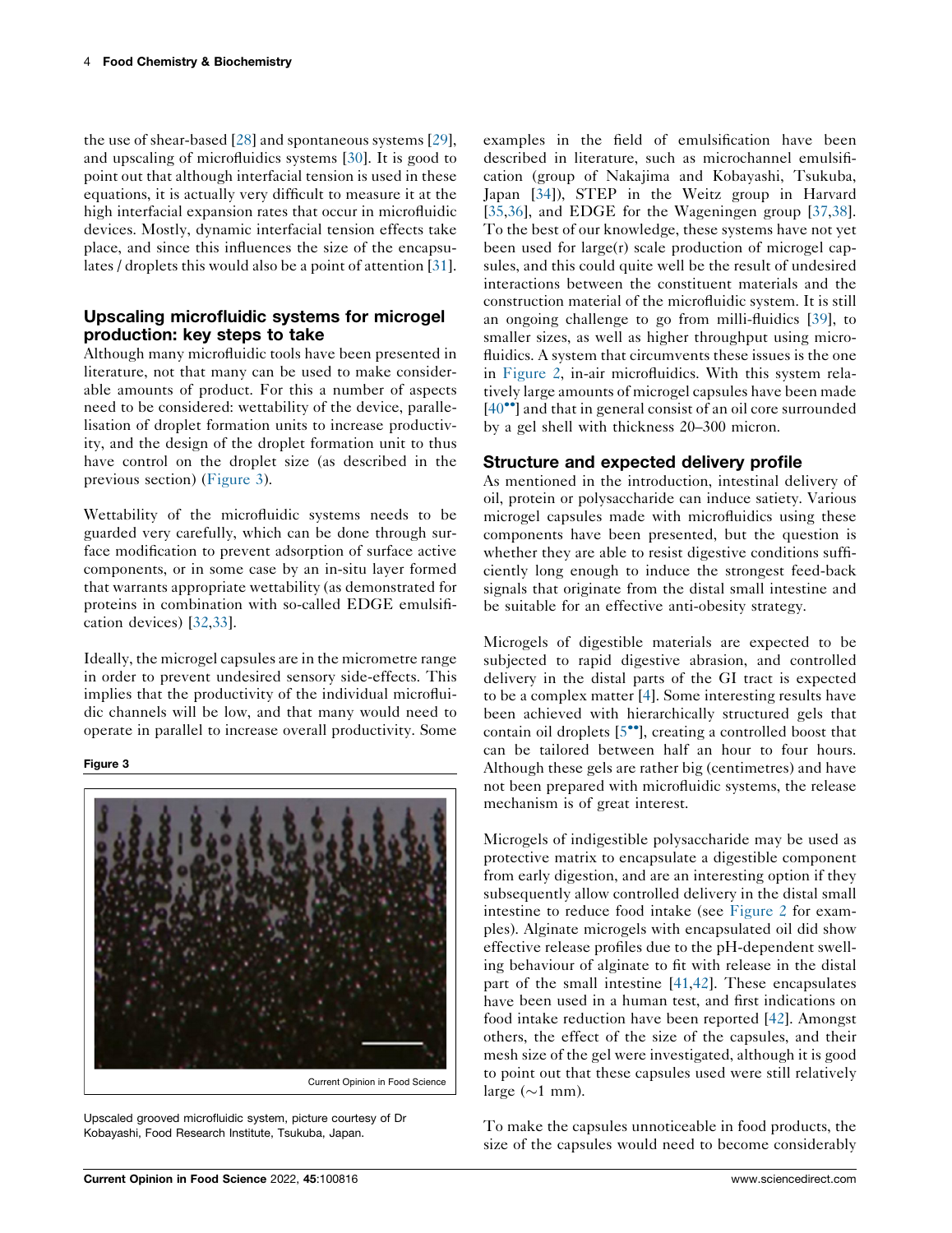<span id="page-4-0"></span>smaller. The mesh size of the capsule, and the size and number of oil droplets in the microgel capsule can in principle be used to tune the release, which is part of ongoing research in our lab. An interesting new development is the use of so-called in-air microfluidics to make core shell capsules from undigestible polysaccharides  $[40\text{°}]$  $[40\text{°}]$ , which has been demonstrated to circumvent a number of the drawbacks of 'classic' microfluidics (wettability issues, difficult upscaling).

# **Conclusions**

Current developments in the field of microfluidics make us hopeful that food-grade microgel capsules tailored for anti-obesity strategies will become a reality soon. The current state of affairs is that microgel capsules can be made at very high precision, both capsules that are digested fully, and capsules that are made of undigestible hydrogel thus allowing efficient dosing. Especially the undigestible microgel capsules that contain digestible oil hold great promise since it has been demonstrated that they reduce food intake in humans. For actual application in food products, the size of the capsules still needs to be reduced while productivity of the microfluidic systems needs to be increased. To address both aspects, considerable research efforts are currently done.

### Conflict of interest statement

Nothing declared.

# Funding

This research did not receive any specific grant from funding agencies in the public, commercial, or not-forprofit sectors. The PhD project of Lingfeng Wu has been made possible through a grant of China Scholarship Council.

### Appendix A. Supplementary data

Supplementary material related to this article can be found, in the online version, at doi:[https://doi.org/10.](https://doi.org/10.1016/j.cofs.2022.100816) [1016/j.cofs.2022.100816.](https://doi.org/10.1016/j.cofs.2022.100816)

# References

- 1. Wilbrink J, Masclee G, Klaassen T, van Avesaat M, Keszthelyi D,
- $\ddot{\phantom{0}}$ Masclee A: Review on the regional effects of gastrointestinal luminal stimulation on appetite and energy intake: (Pre)clinical observations. Nutrients 2021, 13 [http://dx.doi.org/10.3390/](http://dx.doi.org/10.3390/nu13051601) [nu13051601.](http://dx.doi.org/10.3390/nu13051601)

This recent review nicely summarizes the current knowledge on the 'intestinal brake'.

- 2. Corstens MN, [Berton-Carabin](http://refhub.elsevier.com/S2214-7993(22)00018-2/sbref0010) CC, Kester A, Fokkink R, van den Broek JM, de Vries R, Troost FJ, [Masclee](http://refhub.elsevier.com/S2214-7993(22)00018-2/sbref0010) AAM, Schroe¨ n K: [Destabilization](http://refhub.elsevier.com/S2214-7993(22)00018-2/sbref0010) of multilayered interfaces in digestive [conditions](http://refhub.elsevier.com/S2214-7993(22)00018-2/sbref0010) limits their ability to prevent lipolysis in emulsions. Food Struct 2017, 12[:54-63.](http://refhub.elsevier.com/S2214-7993(22)00018-2/sbref0010)
- 3. Corstens MN, Osorio Caltenco LA, de Vries R, Schroën K, Berton-Carabin CC: Interfacial behaviour of biopolymer multilayers: influence of in vitro digestive conditions. Colloids Surfaces B Biointerfaces 2017, 153 [http://dx.doi.org/10.1016/j.](http://dx.doi.org/10.1016/j.colsurfb.2017.02.019) [colsurfb.2017.02.019.](http://dx.doi.org/10.1016/j.colsurfb.2017.02.019)
- 4. Dekkers BL, Kolodziejczyk E, Acquistapace S, Engmann J, Wooster TJ: Impact of gastric pH profiles on the proteolytic digestion of mixed Blg-Xanthan biopolymer gels. Food Funct 2016, 7:58-68 <http://dx.doi.org/10.1039/c5fo01085c>.
- 5. Wooster TJ, Acquistapace S, Mettraux C, Donato L, Dekkers BL:
- $\ddot{\phantom{0}}$ Hierarchically structured phase separated biopolymer hydrogels create tailorable delayed burst release during gastrointestinal digestion. J Colloid Interface Sci 2019, 553:308-319 [http://dx.doi.org/10.1016/j.jcis.2019.06.033.](http://dx.doi.org/10.1016/j.jcis.2019.06.033)

This paper describes a novel hydrogel structure that enables a bursting release profile.

6.  $\ddot{\phantom{0}}$ Dupont D, Le Feunteun S, Marze S, Souchon I: Structuring food to control its disintegration in the gastrointestinal tract and optimize nutrient bioavailability. Innov Food Sci Emerg Technol

2018, 46:83-90 <http://dx.doi.org/10.1016/j.ifset.2017.10.005>. This paper gives a clear overview of the importance of structure in foods to control its digestion and release pattern.

- 7. Schroen K, Berton-Carabin C, Renard D, Marquis M, Boire A,
- $\ddot{\phantom{0}}$ Cochereau R, Amine C, Marze S: Droplet microfluidics for food and nutrition applications. Micromachines 2021, 12:1-27 [http://](http://dx.doi.org/10.3390/mi12080863) [dx.doi.org/10.3390/mi12080863.](http://dx.doi.org/10.3390/mi12080863)

Very recent review on the use of microfludics in food and nutrition applications.

- 8. Whitesides GM: The origins and the future of microfluidics. Nature 2006, 442:368-373 <http://dx.doi.org/10.1038/nature05058>.
- Stone HA, Stroock AD, Ajdari A: Engineering flows in small devices: microfluidics toward a lab-on-a-chip. Annu Rev Fluid Mech 2004, 36:381-411 [http://dx.doi.org/10.1146/annurev.](http://dx.doi.org/10.1146/annurev.fluid.36.050802.122124) [fluid.36.050802.122124.](http://dx.doi.org/10.1146/annurev.fluid.36.050802.122124)
- 10. Zhu P, Wang L: Passive and active droplet generation with microfluidics: a review. Lab Chip 2017, 17:34-75 [http://dx.doi.](http://dx.doi.org/10.1039/C6LC01018K) [org/10.1039/C6LC01018K](http://dx.doi.org/10.1039/C6LC01018K).
- 11. Liu ZM, Yang Y, Du Y, Pang Y: Advances in droplet-based microfluidic technology and its applications. Chinese J Anal Chem 2017, 45:282-296 [http://dx.doi.org/10.1016/S1872-2040](http://dx.doi.org/10.1016/S1872-2040(17)60994-0) [\(17\)60994-0](http://dx.doi.org/10.1016/S1872-2040(17)60994-0).
- 12. Shang L, Cheng Y, Zhao Y: Emerging droplet microfluidics. Chem Rev 2017, 117:7964-8040 [http://dx.doi.org/10.1021/acs.](http://dx.doi.org/10.1021/acs.chemrev.6b00848) [chemrev.6b00848.](http://dx.doi.org/10.1021/acs.chemrev.6b00848)
- 13. [Venkatesan](http://refhub.elsevier.com/S2214-7993(22)00018-2/sbref0065) S, Jerald J, Asokan P, Prabakaran R: A [comprehensive](http://refhub.elsevier.com/S2214-7993(22)00018-2/sbref0065) review on microfluidics technology and its [applications](http://refhub.elsevier.com/S2214-7993(22)00018-2/sbref0065). In Recent Advances in Mechanical Engineering. Edited by Kumar H, Jain PK. Singapore: Springer; [2020:235-245](http://refhub.elsevier.com/S2214-7993(22)00018-2/sbref0065).
- 14. Sohrabi S, Kassir N, Keshavarz Moraveji M: Droplet microfluidics: fundamentals and its advanced applications. RSC Adv 2020, 10:27560-27574 [http://dx.doi.org/10.1039/](http://dx.doi.org/10.1039/d0ra04566g) [d0ra04566g.](http://dx.doi.org/10.1039/d0ra04566g)
- 15. Nguyen HT, Marquis M, Anton M, Marze S: Studying the real-time interplay between triglyceride digestion and lipophilic micronutrient bioaccessibility using droplet microfluidics. 1 lab on a chip method. Food Chem 2019, 275:523-529 [http://dx.](http://dx.doi.org/10.1016/j.foodchem.2018.09.096) [doi.org/10.1016/j.foodchem.2018.09.096](http://dx.doi.org/10.1016/j.foodchem.2018.09.096).
- 16. Nguyen HT, Marquis M, Anton M, Marze S: Studying the real-time interplay between triglyceride digestion and lipophilic micronutrient bioaccessibility using droplet microfluidics. 2 application to various oils and (pro)vitamins. Food Chem 2019, 275:661-667 [http://dx.doi.org/10.1016/j.](http://dx.doi.org/10.1016/j.foodchem.2018.09.126) [foodchem.2018.09.126.](http://dx.doi.org/10.1016/j.foodchem.2018.09.126)
- 17. Ugrinic M, Zambrano A, Berger S, Mann S, Tang TYD, Demello A: Microfluidic formation of proteinosomes. Chem Commun 2018, 54:287-290 <http://dx.doi.org/10.1039/c7cc08466h>.
- 18. Chau M, Abolhasani M, Thérien-Aubin H, Li Y, Wang Y, Velasco D, Tumarkin E, Ramachandran A, Kumacheva E: Microfluidic generation of composite biopolymer microgels with tunable compositions and mechanical properties. Biomacromolecules 2014, 15:2419-2425 <http://dx.doi.org/10.1021/bm5002813>.
- 19. Marquis M, Davy J, Fang A, Renard D: Microfluidics-assisted diffusion self-assembly: Toward the control of the shape and size of pectin hydrogel microparticles. Biomacromolecules 2014, 15:1568-1578 [http://dx.doi.org/10.1021/bm401596m.](http://dx.doi.org/10.1021/bm401596m)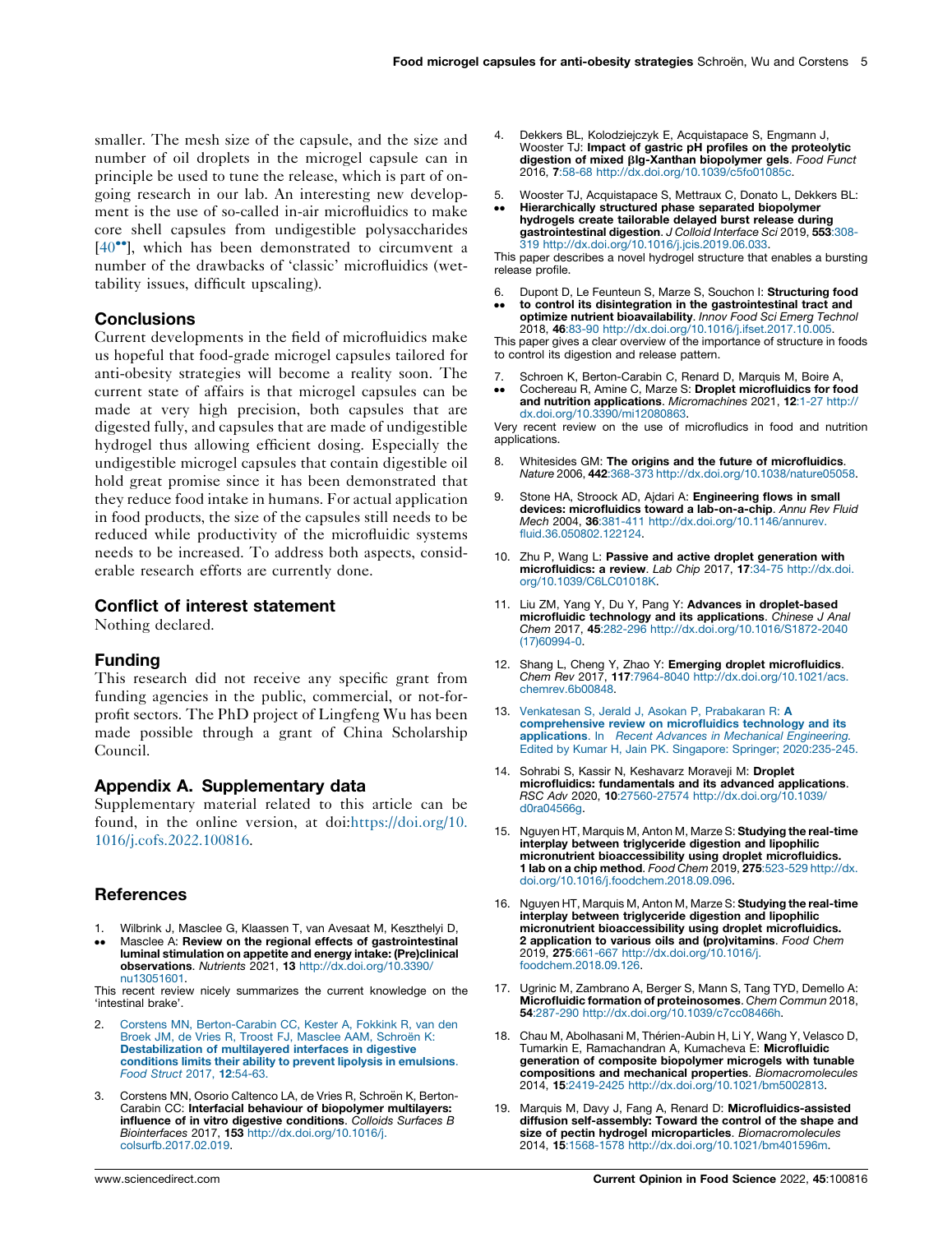- <span id="page-5-0"></span>20. Mou CL, Deng QZ, Hu JX, Wang LY, Deng HB, Xiao G, Zhan Y: Controllable preparation of monodisperse alginate microcapsules with oil cores. J Colloid Interface Sci 2020, 569:307-319 <http://dx.doi.org/10.1016/j.jcis.2020.02.095>.
- 22. Eqbal D, Gundabala V: Journal of colloid and interface science controlled fabrication of multi-core alginate microcapsules. J Colloid Interface Sci 2017, 507:27-34 [http://dx.doi.org/10.1016/j.](http://dx.doi.org/10.1016/j.jcis.2017.07.100) [jcis.2017.07.100.](http://dx.doi.org/10.1016/j.jcis.2017.07.100)
- 23. Jeyhani M, Thevakumaran R, Abbasi N, Hwang DK, Tsai SSH: Microfluidic generation of all-aqueous double and triple emulsions. Small 2020, 16:1-10 [http://dx.doi.org/10.1002/](http://dx.doi.org/10.1002/smll.201906565) [smll.201906565.](http://dx.doi.org/10.1002/smll.201906565)
- 24. Madadlou A, Saggiomo V, Schroën K, Fogliano V: All-aqueous emulsions as miniaturized chemical reactors in the food and bioprocess technology. Curr Opin Food Sci 2020, 33:165-172 [http://dx.doi.org/10.1016/j.cofs.2020.06.005.](http://dx.doi.org/10.1016/j.cofs.2020.06.005)
- 25. Vladisavljević G, Al Nuumani R, Nabavi S: Microfluidic **production of multiple emulsions**. *Micromachine*s 2017, **8**:75<br><http://dx.doi.org/10.3390/mi8030075>.
- 26. Vladisavljevic GT, Kobayashi I, Nakajima M: Production of uniform droplets using membrane, microchannel and microfluidic emulsification devices. Microfluid Nanofluidics 2012, 13:151-178 <http://dx.doi.org/10.1007/s10404-012-0948-0>.
- 27. Damiati S: In situ microfluidic preparation and solidification of alginate microgels. Macromol Res 2020, 28:1046-1053 [http://dx.](http://dx.doi.org/10.1007/s13233-020-8142-9) [doi.org/10.1007/s13233-020-8142-9.](http://dx.doi.org/10.1007/s13233-020-8142-9)
- 28. Muijlwijk K, Berton-carabin C, Schroën K: **Cross-flow**<br>microfluidic emulsification from a food perspective. Trend food Sci Technol 2016, 49:51-63 [http://dx.doi.org/10.1016/j.](http://dx.doi.org/10.1016/j.tifs.2016.01.004) [tifs.2016.01.004.](http://dx.doi.org/10.1016/j.tifs.2016.01.004)
- 29. Maan AA, Nazir A, Khan MKI, Boom R, Schroën K: Microfluidic emulsification in food processing. J Food Eng 2015, 147 [http://](http://dx.doi.org/10.1016/j.jfoodeng.2014.09.021) [dx.doi.org/10.1016/j.jfoodeng.2014.09.021.](http://dx.doi.org/10.1016/j.jfoodeng.2014.09.021)
- 30. Schroën K, Bliznyuk O, Muijlwijk K, Sahin S, Berton-Carabin CC: Microfluidic emulsification devices: from micrometer insights to large-scale food emulsion production. Curr Opin Food Sci 2015, 3:33-40 <http://dx.doi.org/10.1016/j.cofs.2014.11.009>.
- 31. Schroën K, de Ruiter J, Berton-Carabin C: The importance of interfacial tension in emulsification: connecting scaling relations used in large scale preparation with microfluidic measurement methods. ChemEngineering 2020, 4:1-22 [http://](http://dx.doi.org/10.3390/chemengineering4040063) [dx.doi.org/10.3390/chemengineering4040063.](http://dx.doi.org/10.3390/chemengineering4040063)
- 32. Sahin S, Bliznyuk O, Rovalino Cordova A, Schroën K: Microfluidic EDGE emulsification: the importance of interface interactions on droplet formation and pressure stability. Sci Rep 2016, 6 [http://dx.doi.org/10.1038/srep26407.](http://dx.doi.org/10.1038/srep26407)
- 33. Schroën K, Ferrando M, de Lamo-Castellví S, Sahin S, Güell C: Linking findings in microfluidics to membrane emulsification process design: the importance of wettability and component<br>interactions with interfaces. *Membranes (Basel)* 2016, 6 [http://](http://dx.doi.org/10.3390/membranes6020026) [dx.doi.org/10.3390/membranes6020026.](http://dx.doi.org/10.3390/membranes6020026)
- 34. Kobayashi I, Takano T, Maeda R, Wada Y, Uemura K, Nakajima M: Straight-through microchannel devices for generating monodisperse emulsion droplets several microns in size. Microfluid Nanofluidics 2008, 4:167-177 [http://dx.doi.org/](http://dx.doi.org/10.1007/s10404-007-0167-2) [10.1007/s10404-007-0167-2.](http://dx.doi.org/10.1007/s10404-007-0167-2)
- 35. Amstad E, Chemama M, Eggersdorfer M, Arriaga LR, Brenner M, Weitz DA: Robust scalable high throughput production of monodisperse drops. Lab Chip 2016, 16:4163-4172 [http://dx.](http://dx.doi.org/10.1039/C6LC01075J) [doi.org/10.1039/C6LC01075J](http://dx.doi.org/10.1039/C6LC01075J).
- 36. Ofner A, Moore DG, Rühs PA, Schwendimann P, Eggersdorfer M, Amstad E, Weitz DA, Studart AR: High-throughput step emulsification for the production of functional materials using a glass microfluidic device. Macromol Chem Phys 2017, 218:1- 10 <http://dx.doi.org/10.1002/macp.201600472>.
- 37. van Dijke KC, Veldhuis G, Schroën K, Boom RM: Simultaneous formation of many droplets in a single microfluidic droplet formation unit. AIChE J 2010, 56 [http://dx.doi.org/10.1002/](http://dx.doi.org/10.1002/aic.11990) [aic.11990.](http://dx.doi.org/10.1002/aic.11990)
- 38. van Dijke KC, Schroën CGPH, van der Padt A, Boom RM: EDGE [emulsification](http://refhub.elsevier.com/S2214-7993(22)00018-2/sbref0185) for food-grade dispersions. J Food Eng 2010, 97[:348-354.](http://refhub.elsevier.com/S2214-7993(22)00018-2/sbref0185)
- 39. Pereda M, Poncelet D, Renard D: Characterization of core-shell **alginate capsules.** *Food Biophys* **2019, 14**:467-478 [http://dx.doi.](http://dx.doi.org/10.1007/s11483-019-09595-x)<br>[org/10.1007/s11483-019-09595-x](http://dx.doi.org/10.1007/s11483-019-09595-x).
- 40. Visser CW, [Kamperman](http://refhub.elsevier.com/S2214-7993(22)00018-2/sbref0195) T, Karbaat LP, Lohse D, Karperien M: In- $\ddot{\phantom{0}}$ air [microfluidics](http://refhub.elsevier.com/S2214-7993(22)00018-2/sbref0195) enables rapid fabrication of emulsions, suspensions, and 3D modular [\(bio\)materials](http://refhub.elsevier.com/S2214-7993(22)00018-2/sbref0195). Sci Adv 2018, 4:1- [9.](http://refhub.elsevier.com/S2214-7993(22)00018-2/sbref0195)

This paper describes a novel microfluidic method (in-air) that is more suitable for upscaling.

- 41. Corstens MN, [Berton-Carabin](http://refhub.elsevier.com/S2214-7993(22)00018-2/sbref0200) CC, Elichiry-Ortiz PT, Hol K, Troost FJ, Masclee AAM, Schroën K: [Emulsion-alginate](http://refhub.elsevier.com/S2214-7993(22)00018-2/sbref0200) beads designed to control in vitro [intestinal](http://refhub.elsevier.com/S2214-7993(22)00018-2/sbref0200) lipolysis: towards [appetite-control](http://refhub.elsevier.com/S2214-7993(22)00018-2/sbref0200). J Funct Foods 2017, 34:319-328.
- 42. Corstens MN, Troost FJ, Alleleyn AME, Klaassen T, Bertoncarabin CC, Schroën K, Masclee AAM: ScienceDirect encapsulation of lipids as emulsion-alginate beads reduces food intake: a randomized placebo-controlled cross-over human trial in overweight adults. Nutr Res 2018, 63:86-94 [http://](http://dx.doi.org/10.1016/j.nutres.2018.12.004) [dx.doi.org/10.1016/j.nutres.2018.12.004](http://dx.doi.org/10.1016/j.nutres.2018.12.004).

### Further reading

- 21. Duncan TV: Applications of nanotechnology in food packaging and food safety: barrier materials, antimicrobials and sensors. J Colloid Interface Sci 2011, 363:1-24 [http://dx.doi.org/10.1016/j.](http://dx.doi.org/10.1016/j.jcis.2011.07.017) [jcis.2011.07.017](http://dx.doi.org/10.1016/j.jcis.2011.07.017).
- 43. Lacroix A, Hayert M, Bosc V, Menut P: Batch versus microfluidic emulsification processes to produce whey protein microgel<br>beads from thermal or acidic gelation. J Food Eng 2022, 312:110738 [http://dx.doi.org/10.1016/j.jfoodeng.2021.110738.](http://dx.doi.org/10.1016/j.jfoodeng.2021.110738)
- 44. Toprakcioglu Z, Knowles TPJ: Shear-mediated sol-gel transition of regenerated silk allows the formation of Janus-like microgels. Sci Rep 2021, 11:1-10 [http://dx.doi.org/10.1038/](http://dx.doi.org/10.1038/s41598-021-85199-1) [s41598-021-85199-1.](http://dx.doi.org/10.1038/s41598-021-85199-1)
- 45. Schnaider L, Toprakcioglu Z, Ezra A, Liu X, Bychenko D, Levin A, Gazit E, Knowles TPJ: Biocompatible hybrid organic/inorganic microhydrogels promote bacterial adherence and eradication in vitro and in vivo. Nano Lett 2020, 20:1590-1597 [http://dx.doi.](http://dx.doi.org/10.1021/acs.nanolett.9b04290) [org/10.1021/acs.nanolett.9b04290.](http://dx.doi.org/10.1021/acs.nanolett.9b04290)
- 46. Labie H, Perro A, Lapeyre V, Goudeau B, Catargi B, Auzély R Ravaine V: Sealing hyaluronic acid microgels with oppositelycharged polypeptides: a simple strategy for packaging hydrophilic drugs with on-demand release. J Colloid Interface Sci 2019, 535:16-27 <http://dx.doi.org/10.1016/j.jcis.2018.09.048>.
- 47. Shimanovich U, Efimov I, Mason TO et al.: Protein microgels from amyloid fibril networks. ACS Nano 2015, 9:43-51 [http://dx.](http://dx.doi.org/10.1021/nn504869d) [doi.org/10.1021/nn504869d](http://dx.doi.org/10.1021/nn504869d) Published online.
- 48. Wang H, Liu H, Liu H, Su W, Chen W, Qin J: One-Step Generation of Core–Shell Gelatin Methacrylate (GelMA) microgels using a droplet microfluidic system. Adv Mater Technol 2019, 4:1-10 <http://dx.doi.org/10.1002/admt.201800632>.
- 49. Xu Y, Jacquat RPB, Shen Y, Vigolo D, Morse D, Zhang S, Knowles TPJ: Microfluidic templating of spatially inhomogeneous protein microgels. Small 2020, 16:1-9 [http://](http://dx.doi.org/10.1002/smll.202000432) [dx.doi.org/10.1002/smll.202000432](http://dx.doi.org/10.1002/smll.202000432).
- 50. Sheikhi A, de Rutte J, Haghniaz R, Akouissi O, Sohrabi A, Di Carlo D, Khademhosseini A: Microfluidic-enabled bottom-up hydrogels from annealable naturally-derived protein microbeads. Biomaterials 2019, 192:560-568 [http://dx.doi.org/](http://dx.doi.org/10.1016/j.biomaterials.2018.10.040) [10.1016/j.biomaterials.2018.10.040.](http://dx.doi.org/10.1016/j.biomaterials.2018.10.040)
- 51. Santos TP, Costa ALR, Michelon M, Costa LP, Cunha RL: Development of a microfluidic route for the formation of gellan-based microgels incorporating jabuticaba (Myrciaria **cauliflora) extract**. *J Food Eng* 2020, **276**:109884 [http://dx.doi.](http://dx.doi.org/10.1016/j.jfoodeng.2019.109884)<br>[org/10.1016/j.jfoodeng.2019.109884](http://dx.doi.org/10.1016/j.jfoodeng.2019.109884).
- 52. Costa ALR, Gomes A, Ushikubo FY, Cunha RL: Gellan microgels produced in planar microfluidic devices. J Food Eng 2017, 209:18-25 [http://dx.doi.org/10.1016/j.jfoodeng.2017.04.007.](http://dx.doi.org/10.1016/j.jfoodeng.2017.04.007)